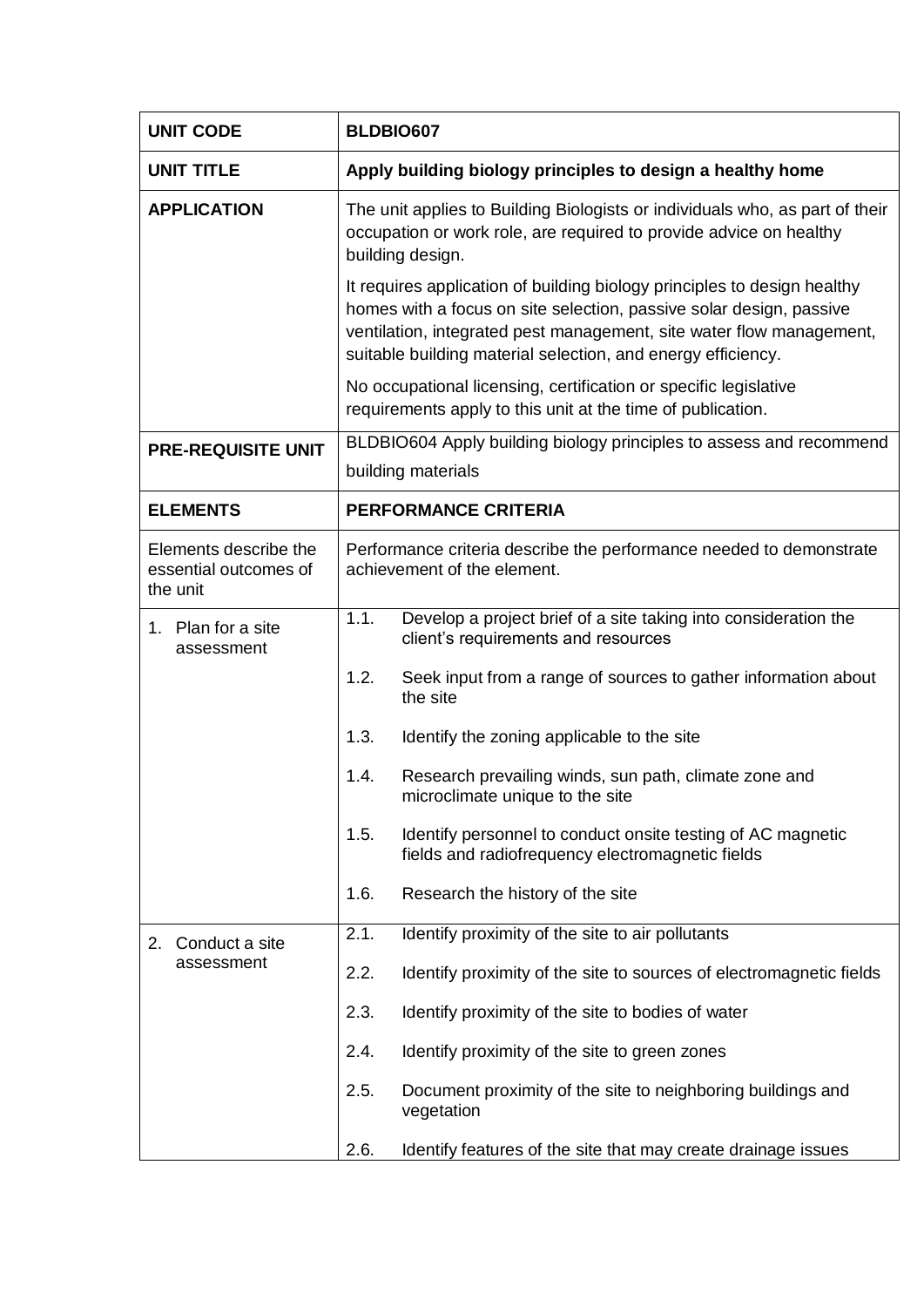| 3. | Design a healthy<br>home                                  | 3.1 | Select suitable building materials that do not adversely impact<br>indoor air quality, electroclimate or occupant's health. |
|----|-----------------------------------------------------------|-----|-----------------------------------------------------------------------------------------------------------------------------|
|    |                                                           | 3.2 | Document design characteristics that passively heat and cool<br>the building                                                |
|    |                                                           | 3.3 | Document design characteristics that promote passive<br>ventilation                                                         |
|    |                                                           | 3.4 | Document drainage and water management ideas to prevent<br>moisture related problems                                        |
|    |                                                           | 3.5 | Document integrated forms of pest management                                                                                |
|    |                                                           | 3.6 | Draw a sketch plan illustrating the features of a healthy home                                                              |
| 4  | Report the findings<br>of the building site<br>assessment | 4.1 | Describe the building biology principles relating to healthy<br>building design                                             |
|    |                                                           | 4.2 | Formulate outcomes of the site assessment                                                                                   |
|    |                                                           | 4.3 | Document recommendations in a report for the client                                                                         |
|    |                                                           | 4.4 | Identify key personnel and suppliers required to assist in<br>building a healthy home                                       |

## **FOUNDATION SKILLS**

*Foundation skills essential to performance in this unit, but not explicit in the performance criteria are listed here, along with a brief context statement.* 

| <b>Skill</b>       | <b>Description</b>                                                                                              |
|--------------------|-----------------------------------------------------------------------------------------------------------------|
| Reading skills to: | Evaluate healthy building designs using authoritative<br>sources                                                |
|                    | Understand and apply specialist building terminology                                                            |
|                    | Read text which includes specialized vocabulary to gather<br>information and create questions to be answered.   |
| Writing skills to: | Produce, edit and proof read documents to ensure clarity of<br>meaning, accuracy and consistency of information |
|                    | Address the context, purpose and audience when<br>generating text                                               |
|                    | Integrate information and ideas from a range of sources,<br>e.g. course materials, photographs, charts, maps    |
|                    | Relay/report researched information using clear and direct<br>language appropriate to the reader/audience       |
|                    | Validate findings where appropriate                                                                             |
|                    |                                                                                                                 |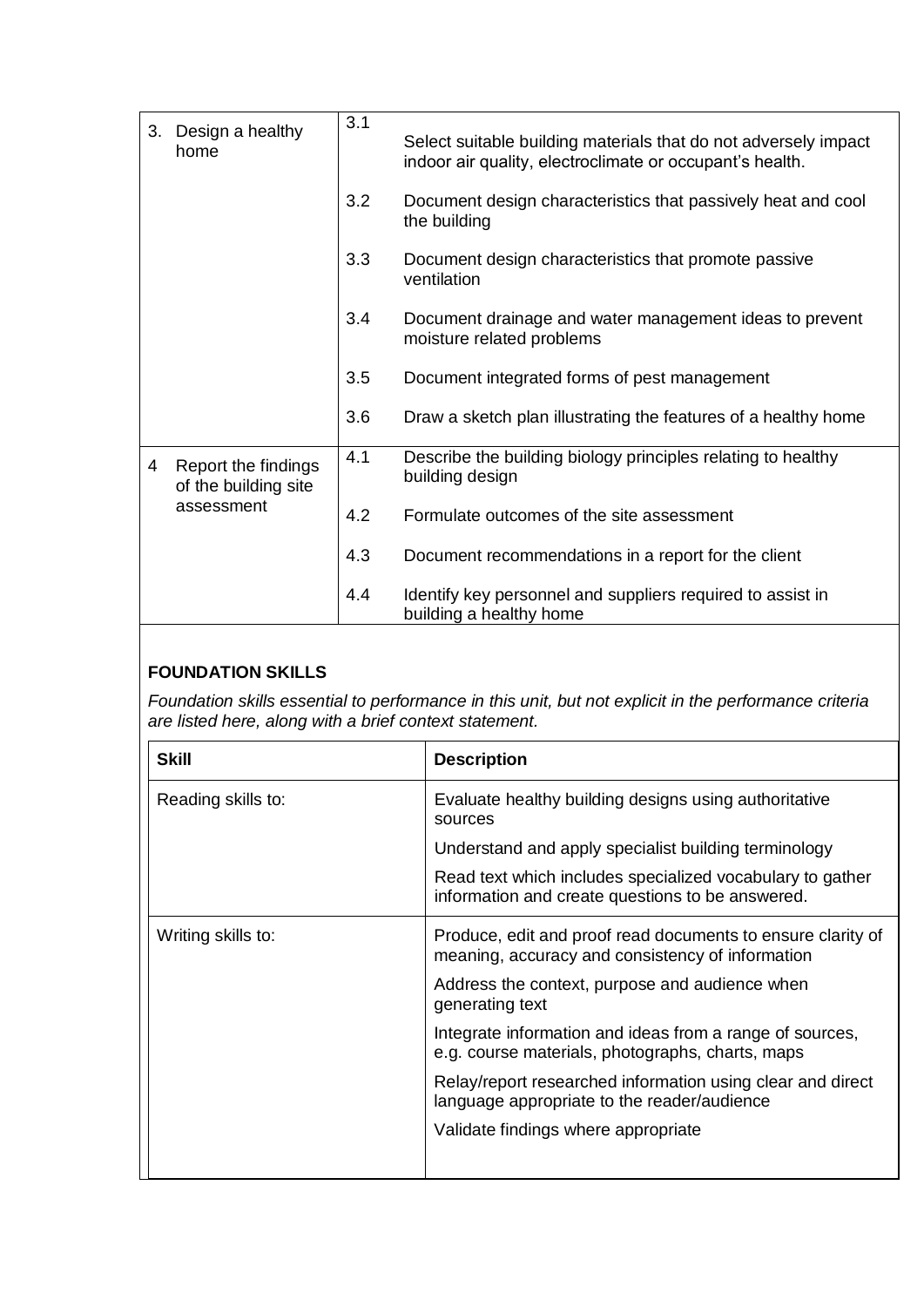| Oral communication skills to:        | Listen strategically to gather verbal information                                                                                                                                                                                                                                                                                                                                |
|--------------------------------------|----------------------------------------------------------------------------------------------------------------------------------------------------------------------------------------------------------------------------------------------------------------------------------------------------------------------------------------------------------------------------------|
|                                      | Communicate with a range of people including builders,<br>designers, and architects using appropriate<br>building/construction industry terminology.                                                                                                                                                                                                                             |
|                                      | Actively participate in meetings and discussions to gather<br>information                                                                                                                                                                                                                                                                                                        |
| Numeracy skills to:                  | Extract, interpret and create mathematical information<br>including temperature, rainfall, and humidity.                                                                                                                                                                                                                                                                         |
|                                      | Understand and measure height, angles, volumes and other<br>mathematical proportions related to ergonomic and<br>proportional building designs, e.g. percentages, ratio, rates,<br>positive and negative numbers, numbers expressed as<br>powers, routine formulae and algebraic representations, 2D<br>and 3D shapes, maps, plans and statistical data in graphs<br>and tables. |
|                                      | Use estimation and other assessment skills to check the<br>outcomes and decide on the appropriate accuracy for the<br>outcome.                                                                                                                                                                                                                                                   |
|                                      | Interpret trends and compare and evaluate costs.                                                                                                                                                                                                                                                                                                                                 |
| Learning skills to:                  | Use a variety of reference sources to collect facts and<br>examples.                                                                                                                                                                                                                                                                                                             |
| Problem-solving skills to:           | Draw comparisons – e.g. healthy versus sick building<br>construction design and development.                                                                                                                                                                                                                                                                                     |
|                                      | Identify environmental issues, alternative<br>treatments/solutions matched with or based on evidence<br>(e.g. alternative pest treatments), alternative materials, and<br>apply these to recommendations.                                                                                                                                                                        |
| Initiative and enterprise skills to: | Seek information and resources outside of those provided in<br>the main learning text.                                                                                                                                                                                                                                                                                           |
| Teamwork skills to:                  | Work with industry professionals to gather information and<br>resources                                                                                                                                                                                                                                                                                                          |
| Planning and organising skills to:   | Gather and record data relevant to the project in a timely<br>manner                                                                                                                                                                                                                                                                                                             |
| Self-management skills to:           | Manage research, project timeframes, interactions with the<br>client, industry professionals and key sources of information<br>including various government authorities and utilities.                                                                                                                                                                                           |
| Technology skills to:                | Read and accurately interpret a compass.                                                                                                                                                                                                                                                                                                                                         |
|                                      | Use hand-held devices, computers or other processes to<br>enter mathematical data and calculate.                                                                                                                                                                                                                                                                                 |
|                                      | Select and use technology and internet searches for<br>research and producing documents, tables, charts, plans.                                                                                                                                                                                                                                                                  |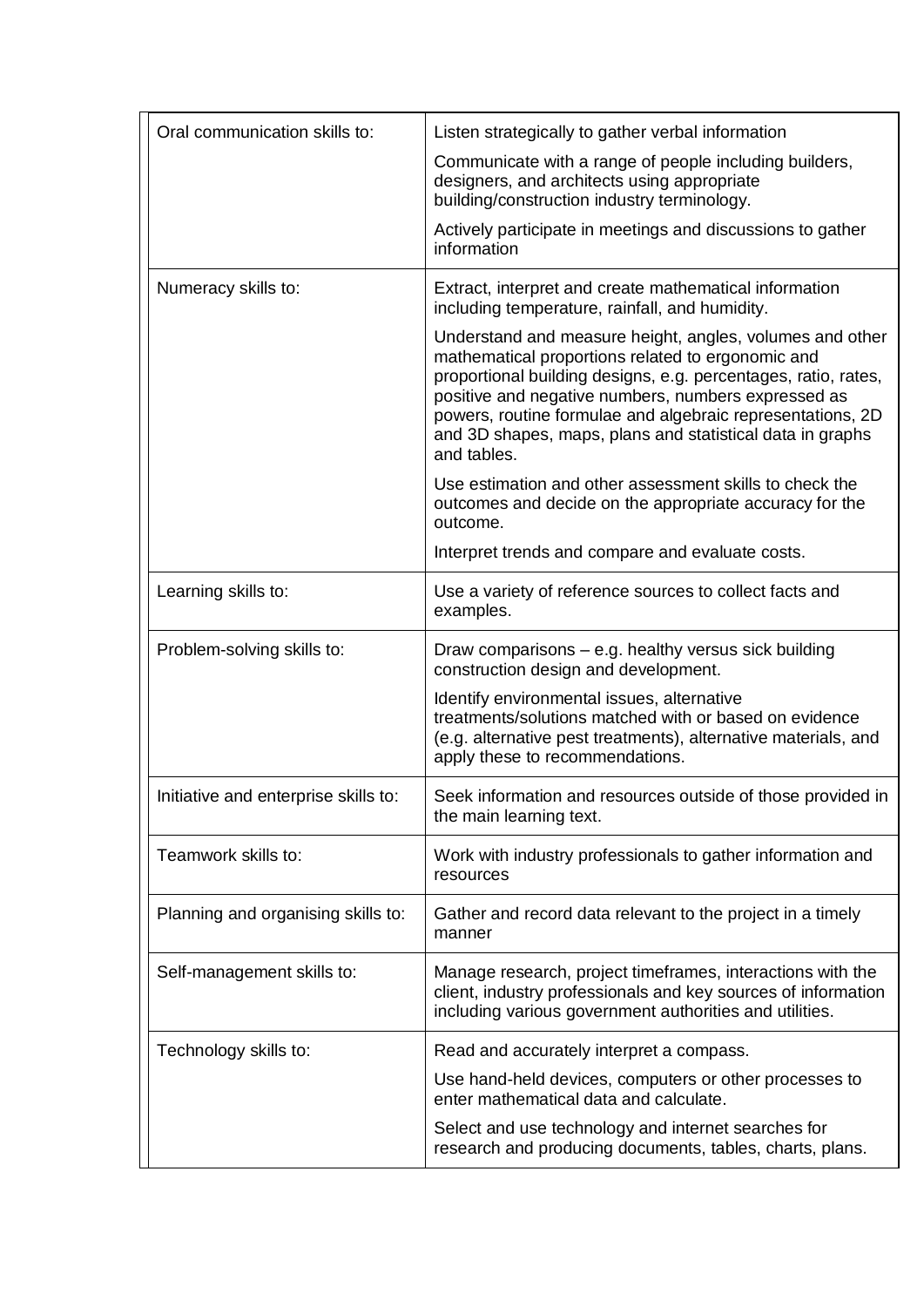| <b>TITLE</b>                          | <b>Assessment Requirements for</b>                                                                                                                                                                                                                                                                 |
|---------------------------------------|----------------------------------------------------------------------------------------------------------------------------------------------------------------------------------------------------------------------------------------------------------------------------------------------------|
|                                       | BLDBIO607 Apply building biology principles to design a healthy home                                                                                                                                                                                                                               |
| <b>PERFORMANCE</b><br><b>EVIDENCE</b> | The learner must show evidence of the ability to complete tasks outlined in<br>elements and performance criteria of this unit, manage tasks and manage<br>contingencies in the context of the job role. There must be demonstrated<br>evidence that the learner has completed the following tasks: |
|                                       | Identified the client's resources and requirements of the site<br>$\bullet$<br>Identified the zoning unique to the site<br>$\bullet$                                                                                                                                                               |
|                                       | Researched the previous history of the site<br>$\bullet$                                                                                                                                                                                                                                           |
|                                       | Researched prevailing winds, sun path, climate zone and microclimate<br>$\bullet$<br>unique to the site                                                                                                                                                                                            |
|                                       | Identified proximity of the site to air pollutants, electromagnetic fields,<br>$\bullet$<br>bodies of water, neighbouring buildings, vegetation and green zones                                                                                                                                    |
|                                       | Described the building biology principles pertaining to healthy building<br>$\bullet$<br>design                                                                                                                                                                                                    |
|                                       | Researched non-chemical forms of pest management<br>$\bullet$                                                                                                                                                                                                                                      |
|                                       | Outlined the design features that enhance passive ventilation<br>$\bullet$                                                                                                                                                                                                                         |
|                                       | Documented the drainage and water management features to prevent<br>$\bullet$<br>moisture related problems                                                                                                                                                                                         |
|                                       | Documented the design features to passively heat and cool the building<br>$\bullet$                                                                                                                                                                                                                |
|                                       | Illustrated the features of a healthy home on a site / building sketch<br>$\bullet$                                                                                                                                                                                                                |
|                                       | Identified key personnel and suppliers required to assist in building a<br>$\bullet$<br>healthy home                                                                                                                                                                                               |
|                                       | Used computer software to document findings and recommendations<br>$\bullet$                                                                                                                                                                                                                       |
| <b>KNOWLEDGE</b><br><b>EVIDENCE</b>   | The learner must be able to demonstrate essential knowledge required to<br>effectively do the task outlined in elements and performance criteria of this<br>unit, manage the task and manage contingencies in the context of the work<br>role. This includes knowledge of:                         |
|                                       | <b>Building terminology</b><br>٠<br>Building biology principles of healthy building design                                                                                                                                                                                                         |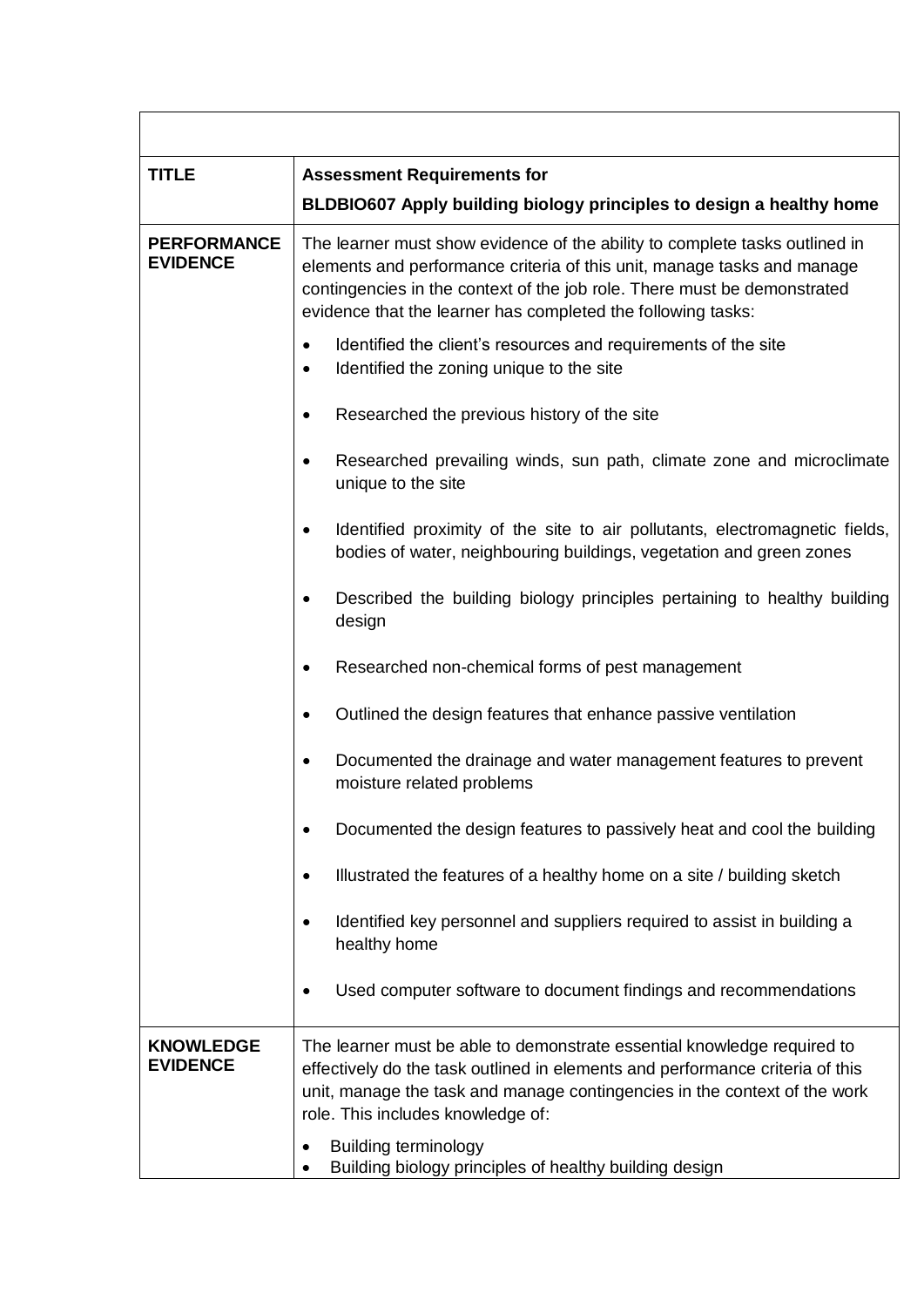|                   | Building biology design principles for site location<br>$\bullet$                                                                                    |
|-------------------|------------------------------------------------------------------------------------------------------------------------------------------------------|
|                   | Building biology principles for building material selection<br>$\bullet$                                                                             |
|                   | Building biology rating tool<br>$\bullet$                                                                                                            |
|                   | Range of sources about a site may include the local council, google                                                                                  |
|                   | earth, Bureau of Meterology, EPA (proximity to waste sites, air                                                                                      |
|                   | pollutants)                                                                                                                                          |
|                   | Council requirements regarding zoning of land and previous land use<br>٠<br>Sun path, prevailing winds, climate zone and microclimate                |
|                   | $\bullet$<br>Air pollutants that impact the site                                                                                                     |
|                   | External sources of AC magnetic fields and radiofrequency                                                                                            |
|                   | electromagnetic fields that impact the site may include mobile phone                                                                                 |
|                   | towers, high voltage transmission lines, power lines, substations,                                                                                   |
|                   | transformers                                                                                                                                         |
|                   | Bodies of water contaminated with biotoxins (blue-green algae<br>$\bullet$                                                                           |
|                   | outbreaks) in close proximity to the site including lakes, rivers,                                                                                   |
|                   | tributaries                                                                                                                                          |
|                   | Influence of neighboring buildings in close proximity to the site that<br>$\bullet$                                                                  |
|                   | affect shading and sun exposure                                                                                                                      |
|                   | Proximity of green zones to the site as a means to reduce air pollutant<br>$\bullet$                                                                 |
|                   | exposure                                                                                                                                             |
|                   | Features that affect drainage issues such as land slope, trees,<br>$\bullet$<br>landscaping features, damp proof course, vapour barriers, sources of |
|                   | water                                                                                                                                                |
|                   | Design principles to enhance passive ventilation such as location of<br>$\bullet$                                                                    |
|                   | windows and doors and air vents                                                                                                                      |
|                   | Design principles to passively heat and cool the building such as<br>$\bullet$                                                                       |
|                   | consideration of the facing direction of the building relative to the                                                                                |
|                   | sunpath and microclimate, use of suitable building materials to capture                                                                              |
|                   | winter sun and shade from summer sun                                                                                                                 |
|                   | Integrated pest management that encompasses non-chemical forms of<br>$\bullet$                                                                       |
|                   | pest management                                                                                                                                      |
|                   | Drainage and water management features to prevent moisture and<br>$\bullet$<br>mould problems                                                        |
|                   | Key personnel required to assist in building a healthy home such as a                                                                                |
|                   | building biologist, architect, draftsperson                                                                                                          |
|                   | Suppliers of suitable building materials that comply with Building<br>$\bullet$                                                                      |
|                   | <b>Biology principles</b>                                                                                                                            |
|                   | Computer software to document findings<br>$\bullet$                                                                                                  |
|                   |                                                                                                                                                      |
| <b>ASSESSMENT</b> | As a minimum, assessment must satisfy applicable regulatory requirements,                                                                            |
| <b>CONDITIONS</b> | which include requirements in the Standards for Registered Training                                                                                  |
|                   | Organisations current at the time of assessment.                                                                                                     |
|                   | Knowledge and skills must be demonstrated of an actual site for a fictitious or                                                                      |
|                   | an actual client.                                                                                                                                    |
|                   | Assessment processes and techniques must be appropriate to the language,                                                                             |
|                   | literacy and numeracy requirements of the work of a professional Building                                                                            |
|                   | Biologist.                                                                                                                                           |
|                   | Assessment must include:                                                                                                                             |
|                   | A report which incorporates a project brief<br>$\bullet$                                                                                             |
|                   | A building design which meets building biology principles for a healthy                                                                              |